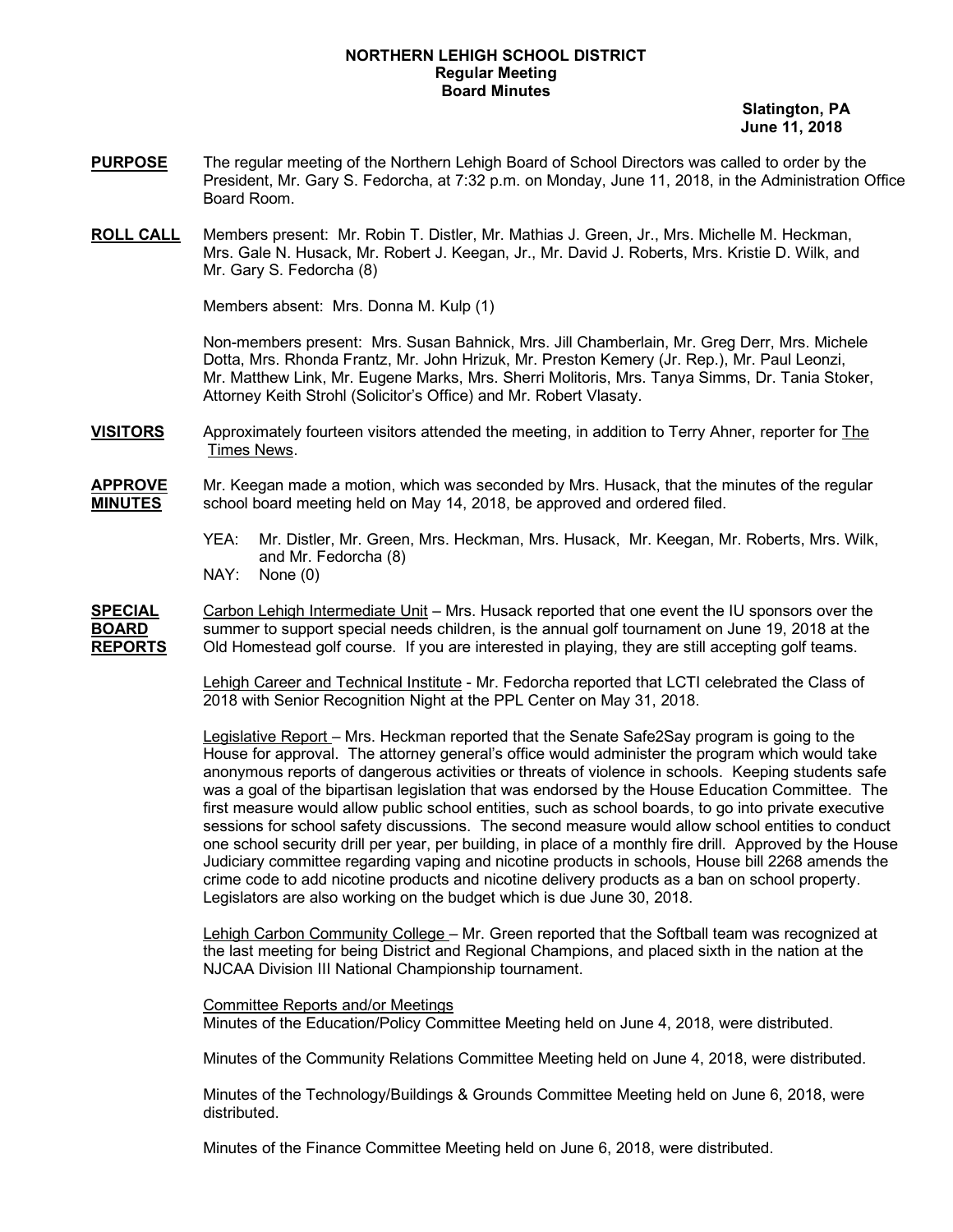**SPECIAL** Student Representatives to the Board Report –Mr. Preston Kemery distributed the written student **BOARD** representative report and verbally reported on its contents. Mrs. Heckman added that four separate **REPORTS** faculty members from Peters Elementary, told her how much they enjoyed having the graduates come **(cont.)** to the building for their farewell tour. The students thought it was awesome!

> Solicitor's Report – Attorney Strohl reported that the bond sale was successful. Both Bond Counsel and Broker report that rates were more favorable than projected, and the district will recognize a savings

over the last bonds of \$350,000.00. They have also added a five year call provision which will be favorable if the board would like to change financing in the future. Last week, the FBI launched a new campaign, "#ThinkBeforeYouPost. The aim is to educate the public on the consequences of posting hoax threats on social media.

Assistant to the Superintendent's Report - Dr. Tania Stoker announced that as the school year winds down, we are busy with our summer STEAM Camp. Dr. Stoker introduced Mr. Tim Weaber, Camp Director, and Ms. Jennifer Butz, Camp Coordinator. Mr. Weaber and Ms. Butz announced that a short video promotion for the camp was placed on the website in March and within 15 days it had to be removed because capacity was met. Fifty-seven students will be attending the camp which starts on Monday, June 18 and concludes on June 28, 2018. Four of our faculty have been hired to help run the camp. Mr. Weaber and Ms. Butz gave a brief explanation of how the camp will operate and the outline of the camp. Mr. Weaber stated that an invitation is at each board members seat to attend one of the camp days to see the exciting things the camp has to offer. The Times News has been invited, and the PSEA Voice will be featuring our camp in one of their fall newsletters. Mr. Weaber thanked Neffs Bank and the Education Foundation for making the camp possible. Dr. Stoker thanked Mr. Weaber and Ms. Butz for all of their hard work.

Business Manager's Report – Mrs. Frantz reported that the State Auditors are here. They will be auditing years 2013-2014, through years 2016-2017. We expect to see them weekly. They are currently looking at safety and security, and will then move on to financials. Mrs. Molitoris reported that the final budget for the 2018-2019 school year is on the agenda for approval, along with the Homestead/Farmstead exclusion rate which is \$268.37 per homestead/farmstead.

Superintendent's Report - Mr. Link thanked the Class of 1968 for the donation of the slate bench that has been placed outside the High School. Mr. Link announced that we had 38 students receive just over \$129,000 worth of scholarships at our Senior Awards night. Mr. Link reported that graduation was held on Friday, June 8, 2018. It was an amazing event, from the planning and preparation leading up to the event, to the students and speakers the night of the event. Mr. Link stated he is very proud to have been part of the ceremony and even more proud of our graduates as they head out into the world.

Mr. Fedorcha thanked the faculty and students, and everyone involved for making graduation a professional experience.

Mr. Fedorcha reported that an executive session was held prior to tonight's meeting to discuss personnel issues.

**PERSONNEL** Mr. Distler made a motion, which was seconded by Mrs. Heckman that the Board of Education approves the following personnel items:

| Administrative | Sheila Steier*                                  |                                                                                                    |
|----------------|-------------------------------------------------|----------------------------------------------------------------------------------------------------|
| Transfer       | From:                                           | Part-time Cook's Helper                                                                            |
| S.Steier       | To:                                             | <b>Full-time Second Shift Custodian</b>                                                            |
|                | Salary                                          | \$13.07 per Hour; 2:30 pm $-$ 11:00 p.m; 5 Days per Week                                           |
|                | Effective                                       | June 4, 2018                                                                                       |
|                | *60 Working Day Probationary Period             |                                                                                                    |
| Resignation    |                                                 | Accept the resignation of Shelly Pender from her position as Middle School Cafeteria/Hall Monitor, |
| S. Pender      | effective the end of the 2017-2018 school year. |                                                                                                    |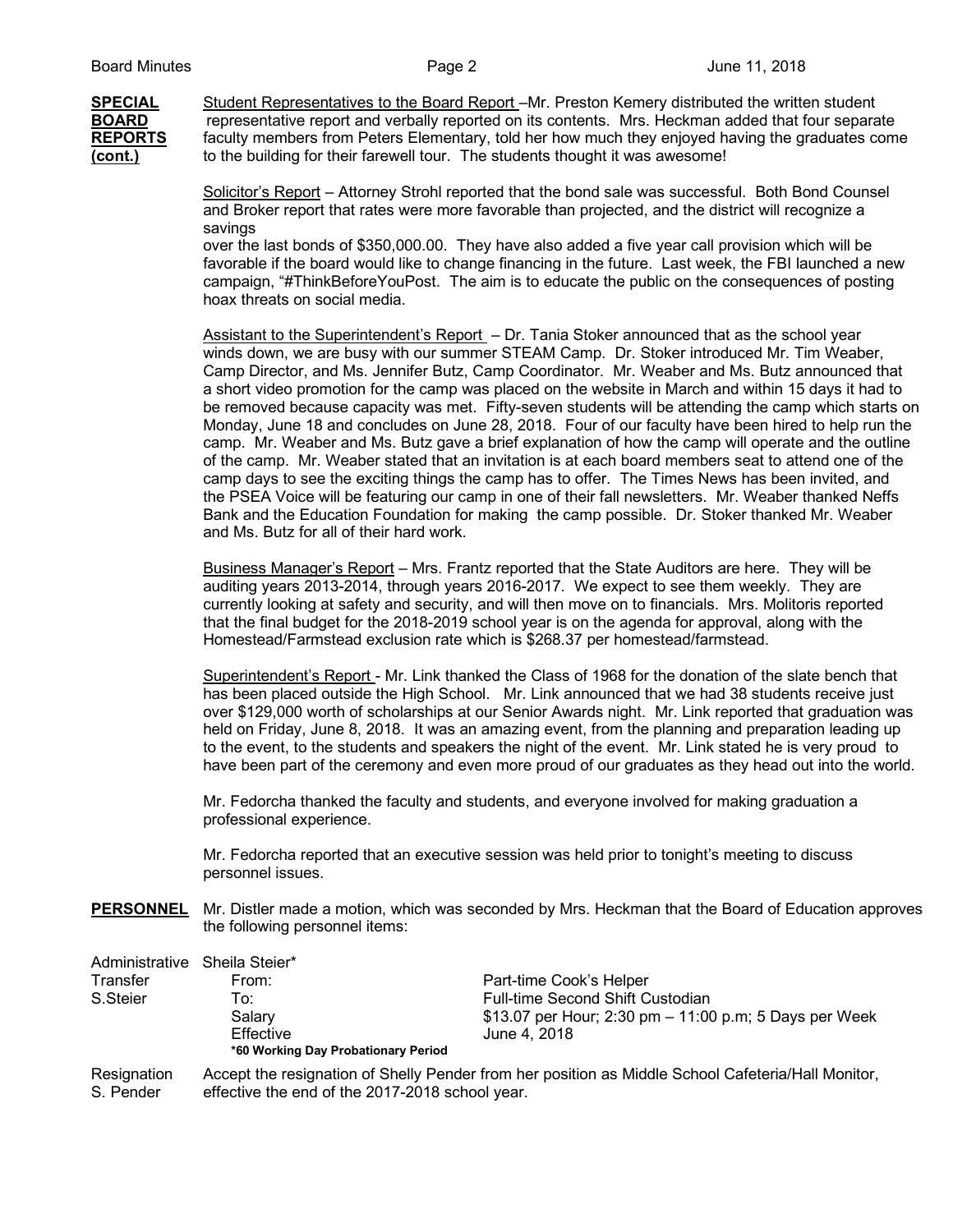| <b>PERSONNEL</b><br>(cont.)<br>Appointment<br>Non-Instruct-<br>ional<br>D.DeWalt | Dawn DeWalt*<br>Assignment<br>Salary<br>Effective<br>*Pending Verification of Missing Personnel File Items<br>*60 Working Day probationary period                                                                                                      | Second Shift Custodian<br>\$13.07 per Hour; 2:30 p.m. - 11:00 p.m; 5 Days per Week<br>June 4, 2018                                                                                                                                                                                                                                                                                |                                              |
|----------------------------------------------------------------------------------|--------------------------------------------------------------------------------------------------------------------------------------------------------------------------------------------------------------------------------------------------------|-----------------------------------------------------------------------------------------------------------------------------------------------------------------------------------------------------------------------------------------------------------------------------------------------------------------------------------------------------------------------------------|----------------------------------------------|
| Leave                                                                            |                                                                                                                                                                                                                                                        | Family Medical Approve the request of employee #7092 to take a Family Medical Leave beginning on August 21,<br>2018, for the birth of a child. Employee is requesting to use accumulated sick days. Upon<br>exhaustion of sick days, employee is requesting a two week family medical leave. Employee plans<br>to return to her teaching position on or about September 25, 2018. |                                              |
|                                                                                  | his teaching position on or about September 20, 2018.                                                                                                                                                                                                  | Approve the request of employee #6793 to take a two week Family Medical Leave beginning on or<br>about September 6, 2018, for the birth of a child. Employee is requesting to use ten (10)<br>accumulated sick days in conjunction with the family medical leave. Employee plans to return to                                                                                     |                                              |
| Senior High<br>Detention<br>Supervisors                                          | will be at a salary of \$20.00 per hour worked.                                                                                                                                                                                                        | Approve to appoint the following list of people as Secondary Detention Monitors for the Senior<br>High School for the 2018-2019 school year. Work will be on an as needed basis and compensation                                                                                                                                                                                  |                                              |
|                                                                                  | <b>Elizabeth Doll</b>                                                                                                                                                                                                                                  |                                                                                                                                                                                                                                                                                                                                                                                   |                                              |
| Substitute<br>Detention<br>Supervisor                                            | Approve to appoint the following person as Substitute Secondary Detention Monitors for the Senior<br>High School for the 2018-2019 school year. Work will be on an as needed basis and compensation<br>will be at a salary of \$20.00 per hour worked: |                                                                                                                                                                                                                                                                                                                                                                                   |                                              |
|                                                                                  | <b>Connie Check</b>                                                                                                                                                                                                                                    |                                                                                                                                                                                                                                                                                                                                                                                   |                                              |
| Co-Curricular<br>Appointment<br>2018-2019                                        | Lori-Beth Guelcher<br>* Pending Verification of Missing Personnel File Items                                                                                                                                                                           | <b>Assistant Cross Country Coach</b>                                                                                                                                                                                                                                                                                                                                              | \$2,957.00                                   |
| 2018-2019<br>Co-curricular                                                       | year:                                                                                                                                                                                                                                                  | Motion to renew the appointments of the following Co-curricular positions for the 2018-2019 school                                                                                                                                                                                                                                                                                |                                              |
| Appointments                                                                     | Michelle Raber<br>Michelle Raber<br>Michelle Raber<br>Randall Utsch                                                                                                                                                                                    | MS Fall Intramural Net Sports<br>MS Winter Intramural Net Sports<br>MS Spring Intramural Net Sports<br>Majorette/Band Advisor                                                                                                                                                                                                                                                     | 888.00<br>\$888.00<br>\$888.00<br>\$2,284.00 |
| Summertime<br>Maintenance/<br>Custodial                                          | Motion to approve the following individual as the Supervisor for the Summertime Maintenance/<br>custodial helpers for the summer of 2018 at a salary of \$15.00 per hour:                                                                              |                                                                                                                                                                                                                                                                                                                                                                                   |                                              |
| Supervisor                                                                       |                                                                                                                                                                                                                                                        |                                                                                                                                                                                                                                                                                                                                                                                   |                                              |
| Summertime<br>Maintenance/<br>Custodial                                          | Motion to approve the following individuals as Summertime Maintenance/Custodial helpers for the<br>summer of 2018 at a salary of \$10.00 per hour:                                                                                                     |                                                                                                                                                                                                                                                                                                                                                                                   |                                              |
| Helpers                                                                          | Bryce Allen*<br>Jacob Bachman*<br>Jennifer Haas<br>Cory Hammond*<br>* Pending Verification of Missing Personnel File Items                                                                                                                             | Two individuals to be approved retroactively, if necessary                                                                                                                                                                                                                                                                                                                        |                                              |
| <b>HS Summer-</b><br>time Helper<br>Supervisor                                   |                                                                                                                                                                                                                                                        | Motion to approve the following individual as the Supervisor for the High School Summertime<br>helpers for the summer of 2018 at a salary of \$15.00 per hour to be paid from the High School budget:                                                                                                                                                                             |                                              |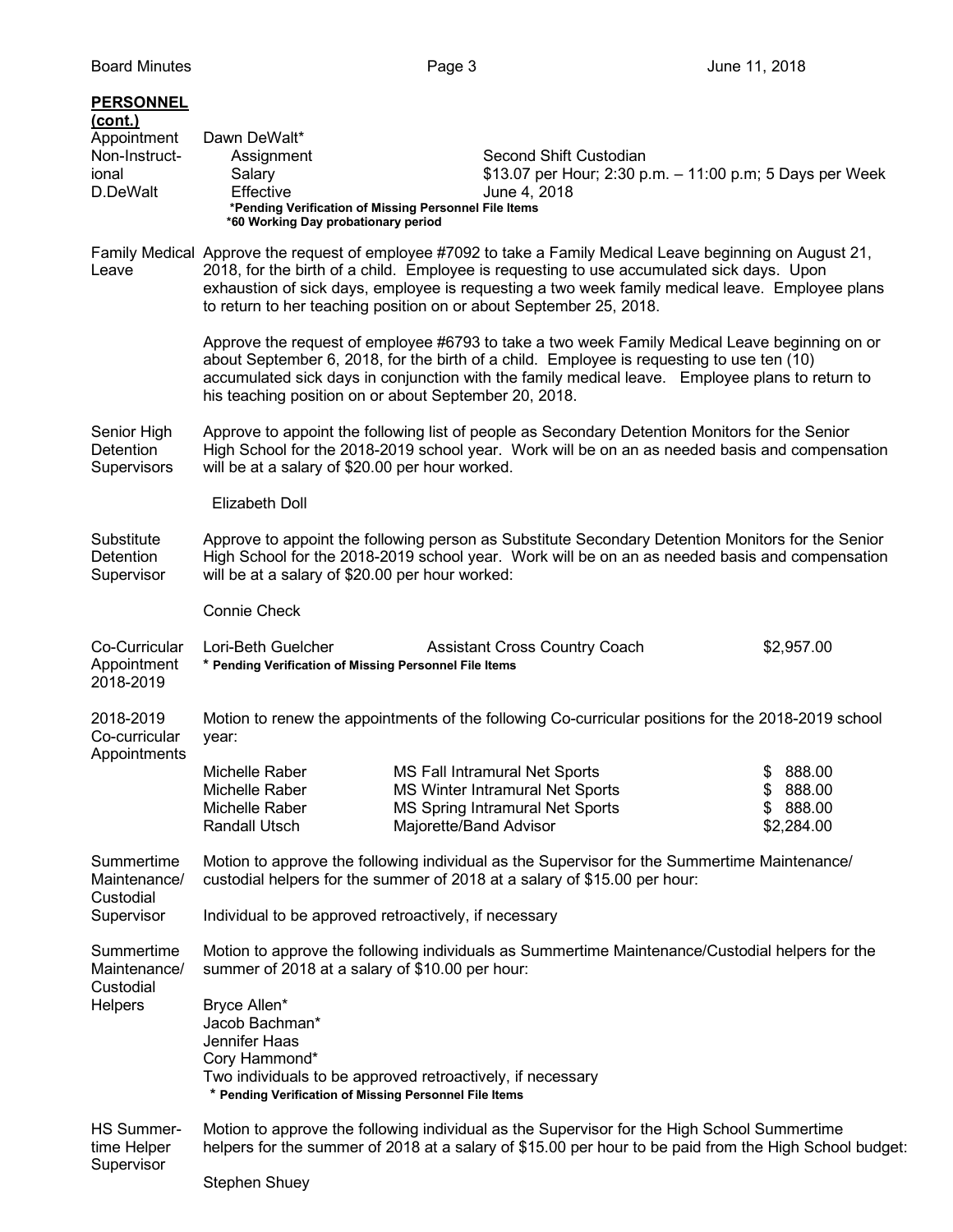| <b>PERSONNEL</b><br><u>(cont.)</u><br><b>High School</b><br>Summertime<br><b>Helpers</b> | Motion to approve the following individuals as High School Summertime helpers for the summer of<br>2018 at a salary of \$7.25 per hour to be paid from the High School budget:<br>Cole Hankee*<br>John Kline*<br>Samantha Papay*<br>Courtney Trumbore*<br>* Pending Verification of Missing Personnel File Items                                                                                                       |  |
|------------------------------------------------------------------------------------------|------------------------------------------------------------------------------------------------------------------------------------------------------------------------------------------------------------------------------------------------------------------------------------------------------------------------------------------------------------------------------------------------------------------------|--|
| Co-Curricular<br>Resignation<br>2018-2019                                                | Accept the resignation of Mark Lavine from his position as Assistant Football Coach - \$4,936.00 for<br>the 2018-2019 school year which was originally approved at the December 4, 2017 board meeting                                                                                                                                                                                                                  |  |
| Co-curricular.<br>Volunteers                                                             | Tina Bilheimer<br><b>Band Advisor</b><br>James Corle<br><b>Band Advisor</b><br>Kim Corle<br><b>Band Advisor</b><br>Rebecca Hamm<br><b>Band Advisor</b><br><b>Band Advisor</b><br>Jason Steigerwalt<br>Shawn Frame<br><b>Assistant Football Coach</b><br>Adam Merkle*<br>Assistant Girls' Soccer Coach<br>Candace Wood*<br><b>Assistant Cheerleading Coach</b><br>*Pending Verification of Missing Personnel File Items |  |
|                                                                                          | YEA:<br>Mr. Distler, Mr. Green, Mrs. Heckman, Mrs. Husack, Mr. Keegan, Mr. Roberts, Mrs. Wilk,<br>and Mr. Fedorcha (8)<br>NAY:<br>None $(0)$                                                                                                                                                                                                                                                                           |  |
| <b>POLICY</b><br><b>Board Policy</b><br>First<br>Reading                                 | Mrs. Wilk made a motion, which was seconded by Mrs. Husack, that the Board of Education<br>approves the following policy items:                                                                                                                                                                                                                                                                                        |  |
|                                                                                          | Approve school board policy #209.1 - Pupils - Pediculosis, as presented after first reading.                                                                                                                                                                                                                                                                                                                           |  |
| <b>Board Policy</b><br>Second                                                            | Approve school board policy #105 - Programs - Curriculum, as presented after second reading.                                                                                                                                                                                                                                                                                                                           |  |
| Reading                                                                                  | Approve school board policy #138 - Programs - Language Instruction Educational Program for<br>English, as presented after second reading.                                                                                                                                                                                                                                                                              |  |
|                                                                                          | Approve school board policy #202.1 - Pupils - Foreign Exchange Students, as presented after second<br>reading.                                                                                                                                                                                                                                                                                                         |  |
|                                                                                          | Approve school board policy #204 - Pupils - Attendance, as presented after second reading.                                                                                                                                                                                                                                                                                                                             |  |
|                                                                                          | Approve school board policy #239 - Pupils - Student Excusal, as presented after second reading.                                                                                                                                                                                                                                                                                                                        |  |
|                                                                                          | Approve school board policy #308 - Employees - Employment Contract/Board Resolution, as<br>presented after second reading.                                                                                                                                                                                                                                                                                             |  |
|                                                                                          | Approve school board policy #826 – Operations – HIPAA Compliance, after second reading.                                                                                                                                                                                                                                                                                                                                |  |
| <b>Student Rep-</b><br>resentative<br>to Board                                           | Approve Madison Hoffman as Student Representative to the Board for the 2018-2019 school year.<br>Madison has been appointed as the junior representative to the board and will serve from<br>September 2018 through June 2019. Preston Kemery will serve as the senior student representative<br>to the board until June 2019.                                                                                         |  |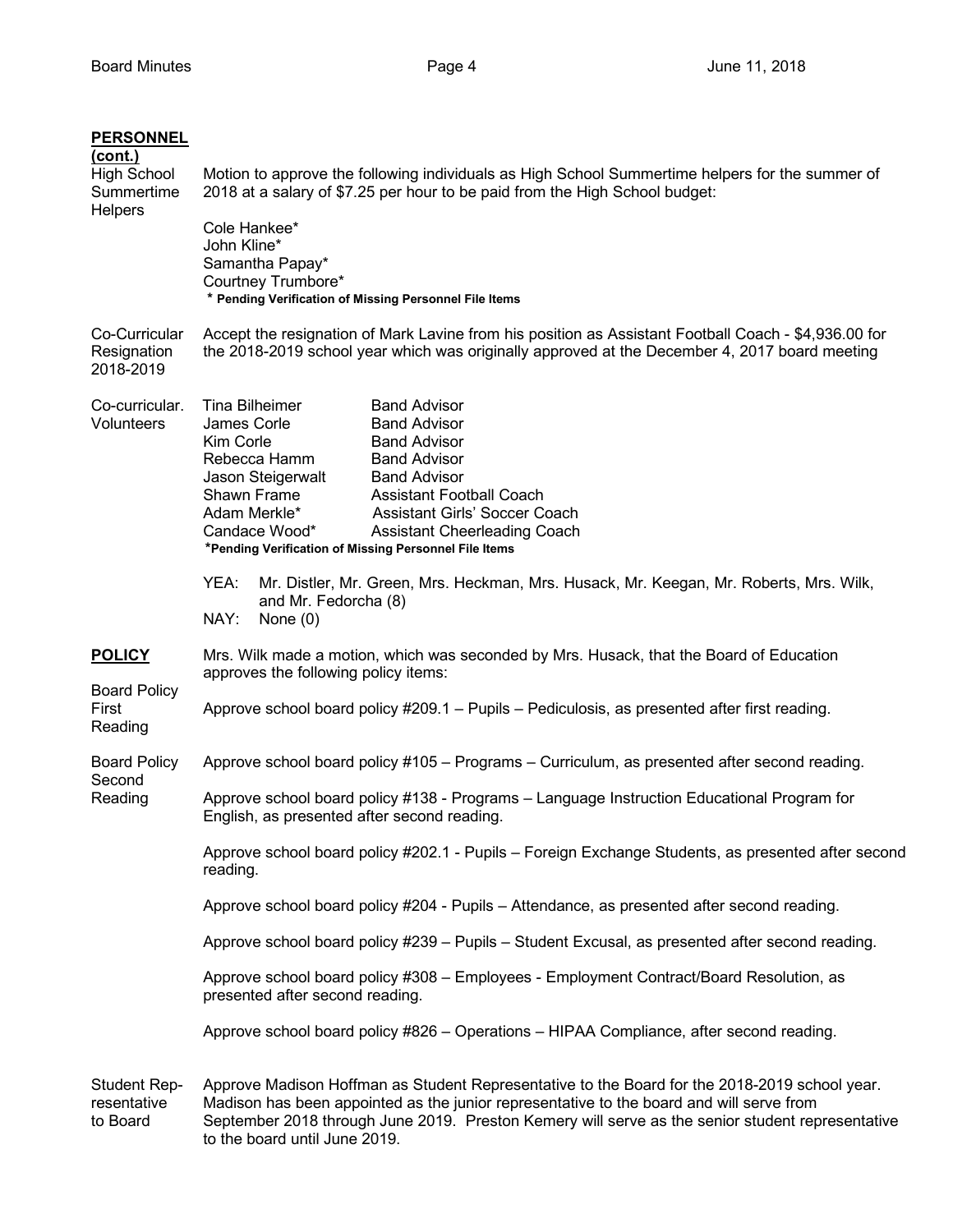| <b>POLICY</b><br>(cont)<br>Homebound<br>Instruction        | It is recommended that the Board of Education grant homebound instruction for a 6th grade student,<br>Student No. 2490215 for five hours per week, effective May 18, 2018 and continuing until<br>approximately September, 2018.                                                                                 |
|------------------------------------------------------------|------------------------------------------------------------------------------------------------------------------------------------------------------------------------------------------------------------------------------------------------------------------------------------------------------------------|
|                                                            | YEA:<br>Mr. Distler, Mr. Green, Mrs. Heckman, Mrs. Husack, Mr. Keegan, Mr. Roberts, Mrs. Wilk,<br>and Mr. Fedorcha (8)<br>NAY:<br>None $(0)$                                                                                                                                                                     |
|                                                            | Mr. Link welcomed Ms. Hoffman as student representative to the board and we look forward to<br>working with her for the next two years.                                                                                                                                                                          |
| <b>CONFER-</b><br><b>ENCES</b>                             | Mr. Green made a motion, which was seconded by Mrs. Heckman, that the Board of Education<br>approves the following conferences:                                                                                                                                                                                  |
|                                                            | Jon Prive - AP Language and Composition - College Board of Drew University Summer Institute -<br>August 6-9, 2018 –Madison, NJ – Registration - \$895.00; Lodging - \$445.00; Travel - \$64.50; –<br>Total Approximate Cost: \$1,405.40 - Funding: High School Professional Development Budget                   |
|                                                            | Michelle Raber - 97th Annual PA State Association for Health, PE, Recreation & Dance Convention -<br>November 9-10, 2018 - Seven Springs, PA - Registration - \$110.00; Lodging - \$314.00; Travel -<br>\$249.61 - Total Approximate Cost: \$673.61 - Funding: Middle School Professional Development<br>Budget. |
|                                                            | Krystle Tiedeman - American Library Association Leadership Institute - August 5-9, 2018 -<br>\$1,650.00 includes Registration, Lodging and Meals - Funding: High School Professional<br>Development Budget.                                                                                                      |
|                                                            | YEA:<br>Mr. Distler, Mr. Green, Mrs. Heckman, Mrs. Husack, Mr. Keegan, Mr. Roberts, Mrs. Wilk,<br>and Mr. Fedorcha (8)<br>NAY:<br>None $(0)$                                                                                                                                                                     |
| <b>CURRIC-</b><br><b>ULUM AND</b>                          | Mrs. Wilk made a motion, which was seconded by Mrs. Heckman, that the Board of Education<br>approves the following curriculum and instruction items:                                                                                                                                                             |
| <b>INSTRUC-</b><br><b>TION</b><br>Fed Pograms<br>2018-2019 | Approve to authorize proper officials to execute contracts for Title I, Title IIA, Title III, and Title IV for<br>the 2018-2019 school year.                                                                                                                                                                     |
| <b>CLIU Title I</b><br>2017-2018                           | Approve the final agreement with CLIU #21 for Title I Services for the 2017-2018 school year in the<br>amount of \$2,684.00.                                                                                                                                                                                     |
| 2017-2018                                                  | IU #29 Title IIA Approve the final agreement with IU #29 for Title IIA Services for the 2017-2018 school year in<br>the amount of \$114.36.                                                                                                                                                                      |
|                                                            | Mr. Distler, Mr. Green, Mrs. Heckman, Mrs. Husack, Mr. Keegan, Mr. Roberts, Mrs. Wilk,<br>YEA:<br>and Mr. Fedorcha (8)<br>NAY:<br>None $(0)$                                                                                                                                                                     |
| <b>NEW</b><br><b>BUSINESS</b>                              | Mr. Green made a motion, which was seconded by Mr. Distler, that the Board of Education approves<br>the following new business items:                                                                                                                                                                            |
| 2018-2021                                                  | SPO Agreement Approve the new Salary and Benefit Agreement between the Northern Lehigh School District and<br>the School Police Officer dated August 20, 2018 - July 31, 2021.                                                                                                                                   |
| <b>IUP Agreement</b><br>2018-2022                          | Approve authorize proper officials to execute a five year Field Experience Agreement between<br>Northern Lehigh School District and Indiana University of Pennsylvania for an Internship, Practicum,<br>and Clinical experience program.                                                                         |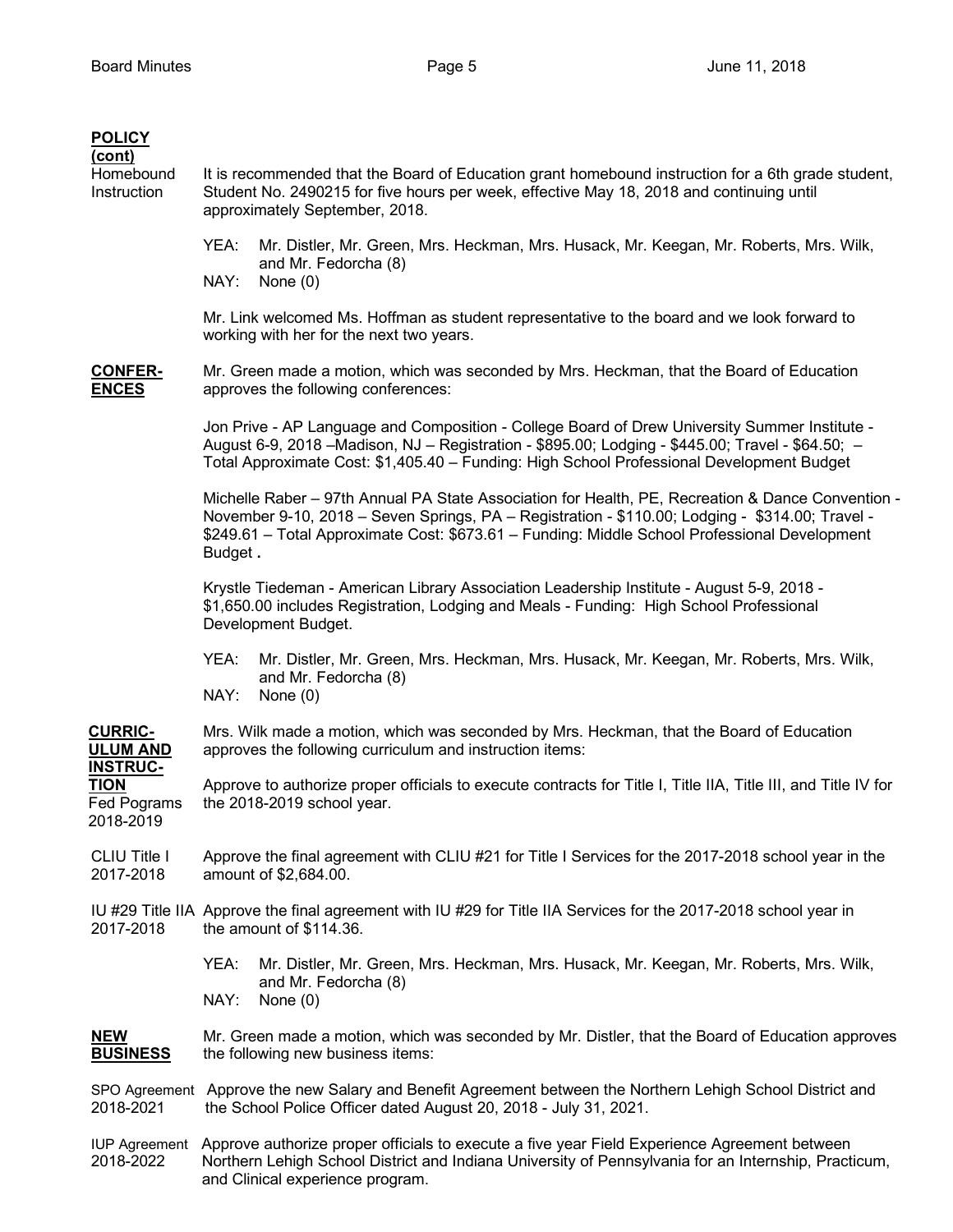|                                                                               | Mr. Distler, Mr. Green, Mrs. Heckman, Mrs. Husack, Mr. Keegan, Mr. Roberts, Mrs. Wilk,<br>YEA:<br>and Mr. Fedorcha (8)<br>NAY:<br>None $(0)$                                                                                                                                                                                                                                                                                                                                                                                                                        |  |
|-------------------------------------------------------------------------------|---------------------------------------------------------------------------------------------------------------------------------------------------------------------------------------------------------------------------------------------------------------------------------------------------------------------------------------------------------------------------------------------------------------------------------------------------------------------------------------------------------------------------------------------------------------------|--|
| <b>FINANCIAL</b>                                                              | Mr. Keegan made a motion, which was seconded by Mrs. Heckman, that the Board of Education<br>approves the following financial items:                                                                                                                                                                                                                                                                                                                                                                                                                                |  |
| Financial<br>Reports                                                          | Approve the Following Financial Reports:                                                                                                                                                                                                                                                                                                                                                                                                                                                                                                                            |  |
|                                                                               | General Fund Account month of May, 2018<br>NLMS Student Activities Account month of May, 2018<br>NLHS Student Activities and Scholarship Account month of May, 2018<br>Refreshment Stand month of May, 2018<br>Cafeteria Fund month of May, 2018                                                                                                                                                                                                                                                                                                                    |  |
| List of<br><b>Bills</b>                                                       | Approve the Following List of Bills:                                                                                                                                                                                                                                                                                                                                                                                                                                                                                                                                |  |
|                                                                               | General Fund months of May & June, 2018<br>Cafeteria Fund months of May & June, 2018<br>Refreshment Stand month of May, 2018                                                                                                                                                                                                                                                                                                                                                                                                                                        |  |
| <b>Budgetary</b><br><b>Transfers</b>                                          | Allow business office to complete budgetary transfers for the 2017-2018 end of year audit.                                                                                                                                                                                                                                                                                                                                                                                                                                                                          |  |
| <b>Willis Towers</b><br>Watson<br>Ins.Broker                                  | Appoint Willis of Pennsylvania, Inc. as the district insurance broker for Property, Casualty,<br>& Liability insurance for the 2018-2019 school year.                                                                                                                                                                                                                                                                                                                                                                                                               |  |
| <b>District</b><br>Insurances                                                 | Award insurance coverage for the 2018-2019 school year to the following companies:                                                                                                                                                                                                                                                                                                                                                                                                                                                                                  |  |
|                                                                               | Commercial Package and Automobile (Vehicle Liability, General Liability Property Insurance<br>and Boiler and Machinery) Graphic Arts (UTICA) Mutual Insurance Company - \$82,369.00. The<br>premium is an increase of \$395.00 over last year's rate.                                                                                                                                                                                                                                                                                                               |  |
|                                                                               | Commercial Umbrella Liability Insurance - Utica National Group - \$17,978.00. The premium<br>is a decrease of \$13.00 over last year's rate.                                                                                                                                                                                                                                                                                                                                                                                                                        |  |
|                                                                               | School Leaders Error and Omissions Liability - National Union Fire Insurance Company - \$29,712.00.<br>There is no change over last year's rate.                                                                                                                                                                                                                                                                                                                                                                                                                    |  |
| Worker's<br>Compensation<br><b>School District</b><br>Insurance<br>Consortium | Appoint School District's Insurance Consortium as the district's Workers' Compensation<br>carrier for the 2018-2019 school year at an estimated premium of \$62,813.00, approximately<br>a reduction of \$11,154.00. This amount is an estimated total, final cost is based on actual payroll<br>figures.                                                                                                                                                                                                                                                           |  |
| <b>District</b><br>Financial<br>Institutions                                  | Authorize the following financial institutions to act as approved depositories for school district funds<br>and or temporary investments. The Northern Lehigh School Board further authorizes the following<br>financial institutions to transfer funds on deposit to any other bank for the credit of the Northern<br>Lehigh School District. The Board further authorizes the Business Manager and/or Superintendent to<br>enter into agreements, supplements or amendments to agreements to implement the foregoing<br>operations for the 2018-2019 school year. |  |
|                                                                               | <b>Prudential-Bache Government Securities Trust</b><br>Key Bank, NA<br>Wells Fargo National Bank<br>Pennsylvania Local Government Investment Trust (PLGIT)<br><b>TD Wealth</b><br><b>Embassy Bank</b><br>Key Bank Capital Markets                                                                                                                                                                                                                                                                                                                                   |  |
| Payment of<br>Bills In<br>July                                                | Approve to grant permission to the business office to pay general fund and capital projects bills<br>that are scheduled for payment during the month of July as required by contract. There is no<br>scheduled board meeting in July.                                                                                                                                                                                                                                                                                                                               |  |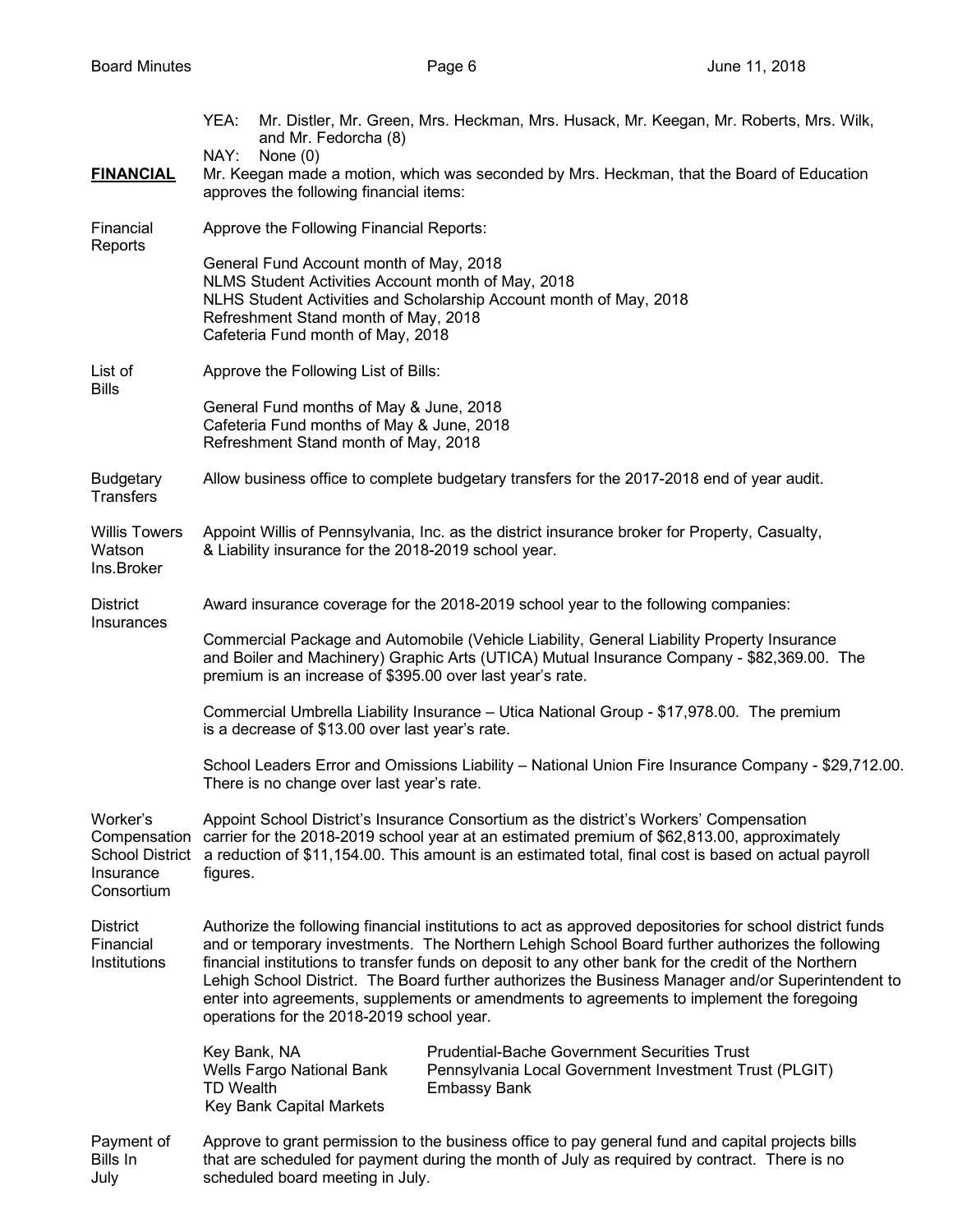# **FINANCIAL**

| <u>(cont.)</u><br>Board<br>Secretary &                                   | Approve to renew the following expiring bonds for the 2018-2019 fiscal year through Willis of<br>Pennsylvania, Inc.                                                                                                                                                                                                                                                                                                                                                                    |
|--------------------------------------------------------------------------|----------------------------------------------------------------------------------------------------------------------------------------------------------------------------------------------------------------------------------------------------------------------------------------------------------------------------------------------------------------------------------------------------------------------------------------------------------------------------------------|
| Treasurer<br><b>Bonds</b><br>2018-2019                                   | A \$50,000 Board Secretary Bond for the term of July 1, 2018 to July 1, 2019 at an annual<br>premium of \$175.00.                                                                                                                                                                                                                                                                                                                                                                      |
|                                                                          | A \$50,000 Board Treasurer Bond for the period July 1, 2018 to July 1, 2019 at an annual premium<br>cost of \$269.00.                                                                                                                                                                                                                                                                                                                                                                  |
| California<br><b>First Leasing</b><br>Corporation<br>Computer<br>Leasing | Upon final approval of the General Fund 2018-2019 budget, approve the lease from California First<br>Leasing Corporation, 18201 Von Karman Avenue, Suite 800, Irvine, CA 92612 for \$50,000 per year<br>with a lease term of 36 months and a one (\$1) dollar buyout option at the end of the lease agreement.<br>The lease will be used to purchase Chromebooks and charging stations for the Middle School and<br>to replace interactive projectors in Slatington Elementary School. |
| Commit<br>Assign<br><b>Fund Balance</b>                                  | Approve to commit and/or assign portions of the June 30, 2018 fund balance for the<br>following purposes (actual amounts to be determined after completion of the 2017-2018 end of year<br>audit):                                                                                                                                                                                                                                                                                     |
|                                                                          | <b>PSERS</b> Increase<br><b>Replacement Equipment</b><br>Long Range Maintenance<br><b>Health Insurance Premiums</b><br>Technology                                                                                                                                                                                                                                                                                                                                                      |
| EduLink, Inc.<br>Agreement                                               | Authorize administration to enter into an agreement with EduLink Inc. for software to manage the<br>educator evaluation process for professional staff and appropriate administrators at a cost of<br>\$7,024.00 for the licensing fee.                                                                                                                                                                                                                                                |
| School<br>Dentist                                                        | Approve to appoint Dr. Harry Shleifer of Broadway Family Dentistry as the school dentist for<br>the 2018-2019 school year at the quoted fee of \$1.00 per dental exam needed.                                                                                                                                                                                                                                                                                                          |
| School<br>Physicians                                                     | Approve to appoint Dr. Nicole Sully and Dr. Amy Gourniak of Parkland Family Health Center<br>as school physicians for the 2018-2019 school year. The fee for grade level physicals will be<br>\$20.00 per physical needed. Consultant services will be provided at no charge.                                                                                                                                                                                                          |
| Wood Shop<br>Equipment<br>Sale and<br>Disposal                           | Grant permission to dispose of unusable wood shop equipment and accept sealed bids for the<br>sale of wood shop equipment with a value over \$100.00. Any equipment not sold will be disposed<br>of in accordance with Policy 706.1                                                                                                                                                                                                                                                    |
| 2018 Chev-<br>rolet Truck<br>Rentschler                                  | Award bid for a 2018 Chevrolet Silverado 2500 truck with plow, to Rentschler Chevrolet, at a cost<br>of \$36,120.00.                                                                                                                                                                                                                                                                                                                                                                   |
| Amendment<br>No. 1 McClure<br>Agreement                                  | Approve Amendment No. 1 for Middle School ceiling work to the final contract with the McClure<br>Company for the Guaranteed Energy Savings Project. The amendment does not increase the<br>original cost approved at the May 14, 2018 board meeting.                                                                                                                                                                                                                                   |
| Sargent Ent.<br>Asbestos<br>Removal                                      | Authorize administration to enter into an agreement with Sargent Enterprises, Inc. for asbestos<br>removal as part of the High School roofing project at a cost of \$7,500.00, to be paid from the<br>Buildings & Grounds budget.                                                                                                                                                                                                                                                      |
| Homestead/                                                               | Approve the following Homestead/Farmstead Resolution, as presented.                                                                                                                                                                                                                                                                                                                                                                                                                    |
| Farmstead<br>Resolution<br>2018                                          | <b>NORTHERN LEHIGH SCHOOL DISTRICT</b>                                                                                                                                                                                                                                                                                                                                                                                                                                                 |
|                                                                          | 2018 Homestead and Farmstead Exclusion Resolution                                                                                                                                                                                                                                                                                                                                                                                                                                      |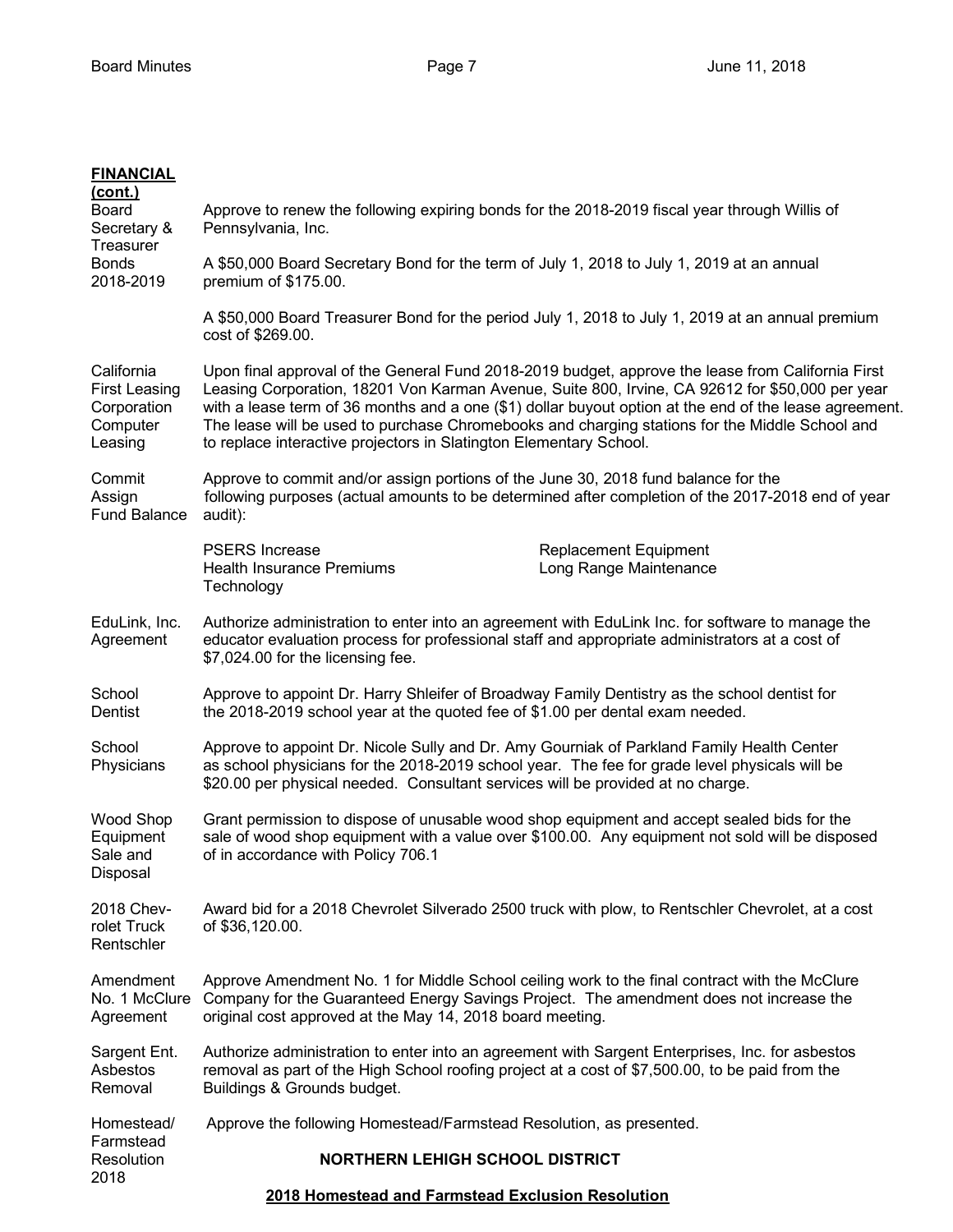- **FINANCIAL RESOLVED**, by the Board of School Directors of the Northern Lehigh School District, **(cont.)** that homestead and farmstead exclusion real estate tax assessment reductions are authorized for the school year beginning July 1, 2018, under the provisions of the Homestead Property Exclusion Program Act (part of Act 50 of 1998) and the Taxpayer Relief Act (Act 1 of 2006), as follows:
	- **1. Aggregate amount available for homestead and farmstead real estate tax reduction.** The following amounts are available for homestead and farmstead real estate tax reduction for the school year beginning July 1, 2018:
		- a. **Gambling tax funds.** The Pennsylvania Department of Education (PDE) has notified the School District that PDE will pay to the School District during the school year pursuant to Act 1, 53 P.S. § 6926.505(b), as a property tax reduction allocation funded by gambling tax funds, the amount of \$946,015.80 plus an additional \$0, which was undistributed school year beginning July 1, 2018, for a total amount of \$946,015.80.

b. **Philadelphia tax credit reimbursement funds**. PDE has notified the School District that PDE will pay to the School District during the school year pursuant to Act 1, 53 P.S. § 6926.324(3), as reimbursement for Philadelphia tax credits claimed against the School District earned income tax by School District resident taxpayers, the amount of \$6,353.05.

c. **Aggregate amount available.** Adding these amounts, the aggregate amount available during the school year for real estate tax reduction is \$952,368.85.

**2. Homestead/farmstead numbers.** Pursuant to Act 50, 54 Pa. C.S. § 8584(i), and Act 1, 53 P.S. § 6926.341(g)(3), the County has provided the School District with a certified report listing approved homesteads and approved farmsteads as follows:

a. **Homestead property number.** The number of approved homesteads within the School District is 3,609.

b. **Farmstead property number.** The number of approved farmsteads within the School District is 23.

c. **Homestead/farmstead combined number.** Adding these numbers, the aggregate number of approved homesteads and approved farmsteads is 3,632.

**3. Real estate tax reduction calculation.** The school board has decided that the homestead exclusion amount and the farmstead exclusion amount shall be equal. Dividing the paragraph 1(c) aggregate amount available during the school year for real estate tax reduction of \$952,368.85 by the paragraph 2(c) aggregate number of approved homesteads and approved farmsteads of 3,632 (before considering the assessed value of approved homesteads and approved farmsteads having an assessed value below the preliminary calculation of the maximum real estate assessed value reduction amount to be established as the homestead and farmstead exclusion amount), the preliminary calculation of the maximum real estate tax reduction amount applicable to each approved homestead and to each approved farmstead is \$262.21.

Based on calculations provided by the School District Business Office from the best available information and carefully evaluated by the School Board, considering the assessed value of approved homesteads and approved farmsteads having an assessed value below the preliminary calculation of the maximum real estate assessed value reduction amount to be established as the homestead exclusion and the farmstead exclusion amount, an additional aggregate amount of \$27,273.61 will be available during the school year for real estate tax reduction applicable to approximately 3,440 homesteads and farmsteads, resulting in an additional real estate tax reduction amount available for each homestead and farmstead of \$6.16. Adding this additional amount to the preliminary calculation of the maximum real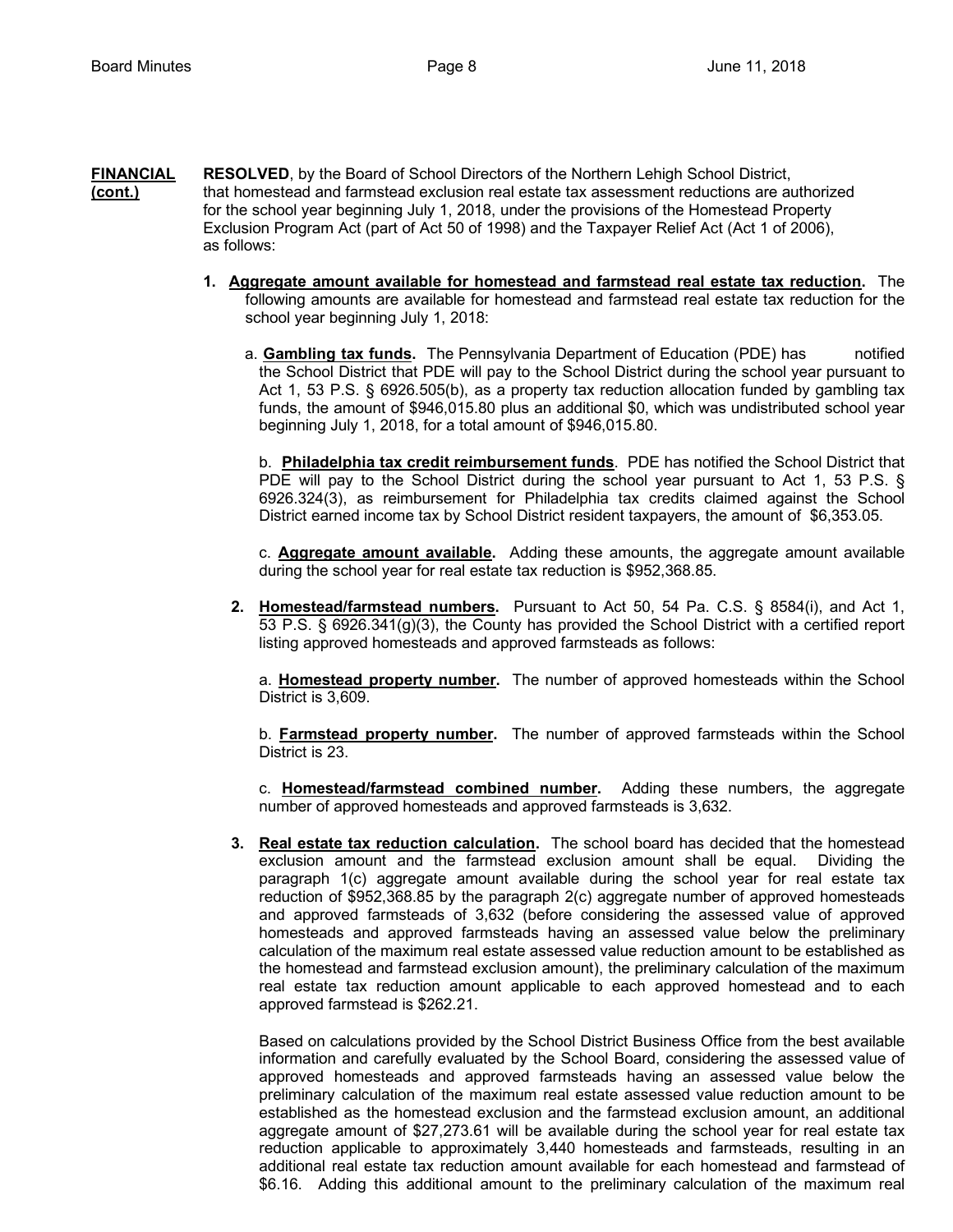estate tax reduction amount of \$262.21, the final maximum real estate tax reduction amount applicable to each approved homestead and to each approved farmstead is \$268.37.

- **4. Homestead exclusion calculation.** Dividing the paragraph 3 maximum real estate tax reduction amount of \$268.37 by the School District real estate tax rate of 21.9612 mills (.0219612) for Lehigh County and 63.9276 mills (.0639276) for Northampton County, the maximum real estate assessed value reduction to be reflected on tax notices as a homestead exclusion for each approved homestead is \$12,220 for Lehigh County or \$4,198 for Northampton County, and the maximum real estate assessed value reduction to be reflected on tax notices as a farmstead exclusion for each approved farmstead is \$12,220 for Lehigh County or \$4,198 for Northampton County.
- **5. Homestead/farmstead exclusion authorization – July 1 tax bills.** The tax notice issued to the owner of each approved homestead within the School District shall reflect a homestead exclusion real estate assessed value reduction equal to the lesser of: (a) the Countyestablished assessed value of the homestead, or (b) the paragraph 4 maximum real estate assessed value reduction of \$12,220 for Lehigh County or \$4,198 for Northampton County. The tax notice issued to the owner of each approved farmstead within the School District shall reflect an additional farmstead exclusion real estate assessed value reduction equal to the lesser of: (a) the County-established assessed value of the farmstead, or (b) the paragraph 4 maximum real estate assessed value reduction of \$12,220 for Lehigh County or \$4,198 for Northampton County. For purposes of this Resolution, "approved homestead" and "approved farmstead" shall mean homesteads and farmsteads listed in the report referred to in paragraph 2 above and received by the School District from the County Assessment Office on or before May 1 pursuant to Act 1, 53 P.S. § 6926.341(g)(3), based on homestead/farmstead applications filed with the County Assessment Office on or before March 1. This paragraph 5 will apply to tax notices issued based on the initial tax duplicate used in issuing initial real estate tax notices for the school year, which will be issued on or promptly after July 1, and will not apply to interim real estate tax bills.
- YEA: Mr. Distler, Mr. Green, Mrs. Heckman, Mrs. Husack, Mr. Keegan, Mr. Roberts, Mrs. Wilk, and Mr. Fedorcha (8)
- NAY: None (0)
- LEGAL Mr. Distler made a motion, which was seconded by Mrs. Wilk, that the Board of Education approve the following legal items:

Expulsion The Board agrees to expulsion hearing waiver for Student #1990011. Student and guardian have Hearing agreed to waive their right to a formal expulsion hearing in front of the School Board and have also Waiver agreed to disciplinary action outlined in the waiver.

- YEA: Mr. Distler, Mr. Green, Mrs. Heckman, Mrs. Husack, Mr. Keegan, Mr. Roberts, Mrs. Wilk, and Mr. Fedorcha (8)
- NAY: None (0)
- **INFOR-** Minutes of the Carbon Lehigh Intermediate Unit #21 Board of Directors meeting held on April 16, **MATION** 2018, were distributed.

Minutes of the Lehigh Carbon Community College Board of Trustees meeting held on May 3, 2018, were distributed.

Minutes of the Lehigh Career & Technical Institute Joint Operating Committee meetings held on April 25, 2018, were distributed.

**ADOPTION** Mr. Green made a motion, which was seconded by Mr. Distler, that the Board of Education **OF** approves the proposed final budget and: **FINAL BUDGET** It is recommended that the Board of Education adopts the general fund final budget of the Northern **FOR** Lehigh School District for the 2018-2019 school year in the amount of \$34,474,274.00 **2018-2019**